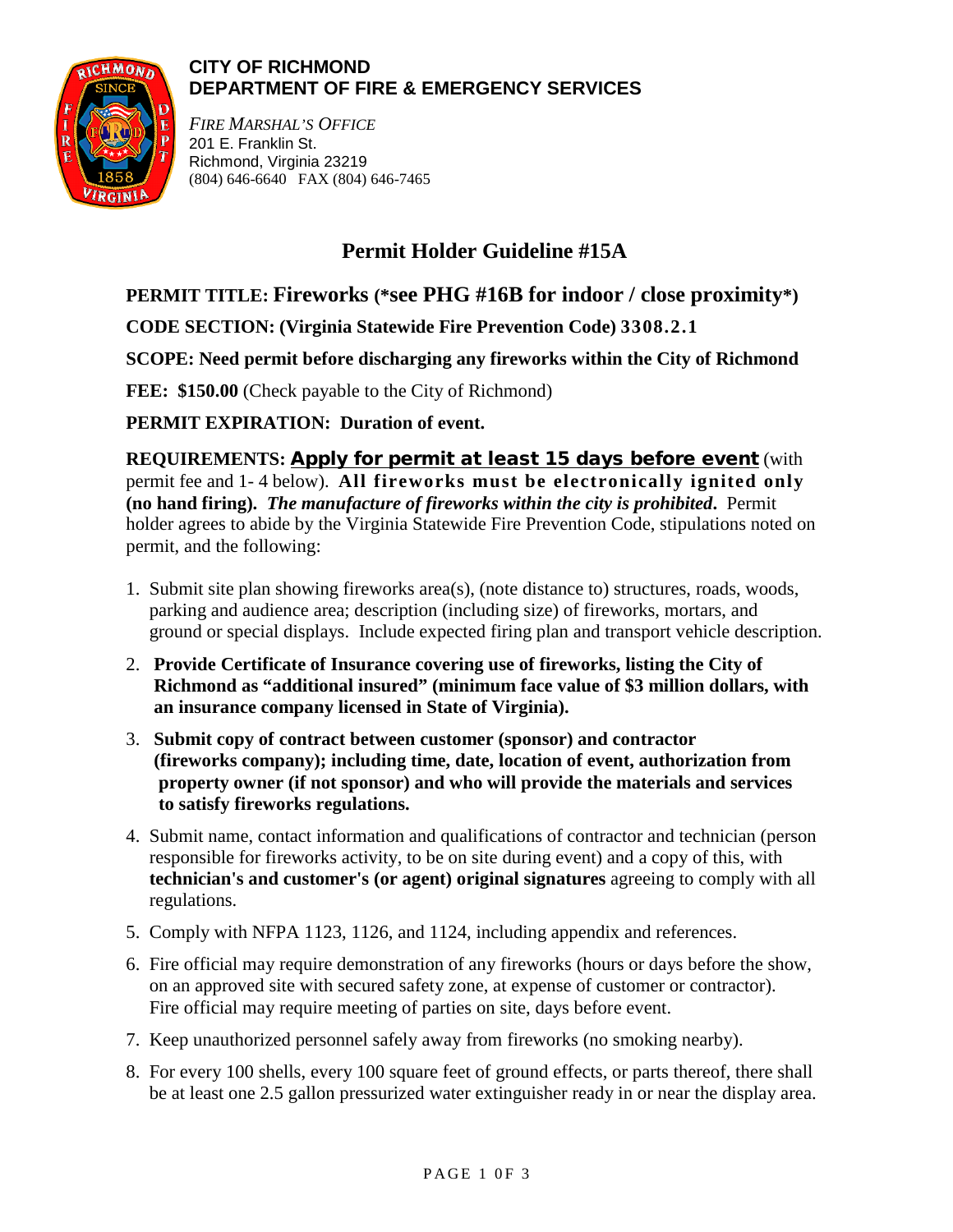## **Permit Holder Guideline #16A cont.**

9. Allow fire official to inspect mortars before loading. Mortars must be stable and in good condition. All aerial shells to be loaded, in individual mortars, at least 1 hour before scheduled discharge time; with wiring and all fireworks preparations completed at least 30 minutes before scheduled discharge time.

 *\* ALL AERIAL SHELLS TO BE ELECTRONICALLY IGNITED (no hand firing).* Maximum of 40 shells per ignition. All to be as listed and described in application package (see # 1); need fire official approval for changes.

- 10. A minimum of two (2) off duty Fire Marshals (or more when deemed necessary for life safety issues) shall be employed by the promoter / venue at the present current rate per hour, for a minimum of four hours each, to monitor the production.
- 11. At least one adequate adult security staff shall be required for every 100 feet of "Safety Zone" perimeter that is not secured by approved physical barriers; in place before wiring of fireworks and maintained until area deemed safe afterwards.
- 12. Contractor and sponsor shall be available to fire official days and at least an hour before the event, to resolve all concerns before the fireworks will be allowed.
- 13. At least 15 minute safety, cool-off period after end of fireworks discharge. Late firings will not be allowed. All fireworks not discharged shall be properly removed from the site and the City within 24 hours after the event (expiration of permit). Fireworks to have approved security until removed. Packaging and transport vehicle is to be labeled per applicable codes.
- 14**. If any injury or damages, within 1 week, both the contractor and the sponsor (customer) shall submit reports to the fire official, including description, names (and means of contact) of injured party, estimation of cause of damage and for repairs/treatments to resolve condition, plus how safety will be improved to avoid future similar incidents.**
- 15. Sites, events, or fireworks of special concern will be subject to additional requirements.
- 16. Any cleanup needed, as a result of the pyrotechnic device discharge, shall be the responsibility of the sponsor, agent, contractor, and/or technician.
- 17. Chain-fused rack maximums: 3 inch shell or less = 15 mortars, 4 inch shell = 12 mortars, 5-6 inch = 10 mortars, no chain-fused racks for shells over 6 inches.
- 18. Separation from audience shall be 100 feet per inch of diameter of largest shell.
- 19. All racks shall be perpendicular to audience.

#### PAGE 2 0F 3

#### SEE PAGE 3 FOR REQUIRED INFORMATION